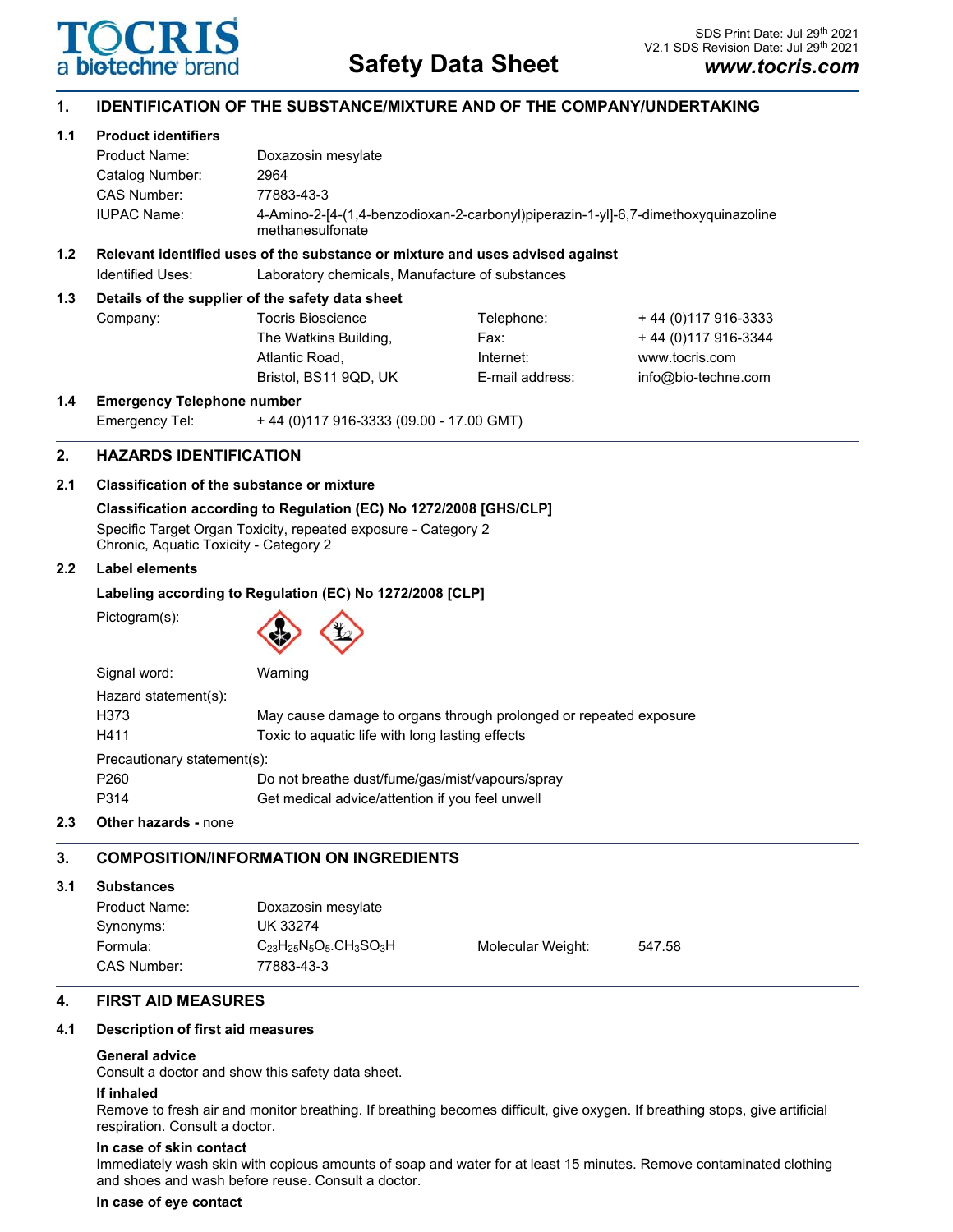Flush with copious amounts of water for at least 15 minutes. Consult a doctor.

#### **If swallowed**

Rinse mouth with water. Do not induce vomiting unless directed to do so by medical personnel. Never give anything by mouth to an unconscious person. Consult a doctor.

### **4.2 Most important symptoms and effects, both acute and delayed**

To the best of our knowledge, the chemical, physical and toxicological properties have not been thoroughly investigated.

# **4.3 Indication of immediate medical attention and special treatment needed**

Show this safety data sheet to the doctor in attendance. Immediate medical attention is required.

# **5. FIRE-FIGHTING MEASURES**

### **5.1 Extinguishing media**

**Suitable extinguishing media** Use water spray, alcohol-resistant foam, dry chemical or carbon dioxide.

**5.2 Special hazards arising from the substance or mixture**

In combustion, may emit toxic fumes.

### **5.3 Precautions for fire-fighters**

Wear suitable protective clothing to prevent contact with skin and eyes and self-contained breathing apparatus.

# **6. ACCIDENTIAL RELEASE MEASURES**

### **6.1 Personal precautions, protective equipment and emergency procedures**

Do not take action without suitable protective clothing - see section 8 of SDS. Evacuate personnel to safe areas. Ensure adequate ventilation. Avoid breathing vapors, mist, dust or gas.

### **6.2 Environmental precautions**

Do not let product enter drains.

### **6.3 Methods and materials for containment and cleaning up**

Cover spillage with suitable absorbent material. Sweep up material and place in an appropriate container. Hold all material for appropriate disposal as described under section 13 of SDS.

### **6.4 Reference to other sections**

For required PPE see section 8. For disposal see section 13.

### **7. HANDLING AND STORAGE**

### **7.1 Precautions for safe handling**

Use in a chemical fume hood, with air supplied by an independent system. Avoid inhalation, contact with eyes, skin and clothing. Avoid the formation of dust and aerosols. Use in a well-ventilated area. Keep away from sources of ignition. Avoid prolonged or repeated exposure.

### **7.2 Conditions for safe storage, including any incompatibilities.**

Store in cool, well-ventilated area. Keep away from direct sunlight. Keep container tightly sealed until ready for use. Recommended storage temperature: Desiccate at RT

### **7.3 Specific end uses**

Use in a laboratory fume hood where possible. Refer to employer's COSHH risk assessment.

# **8. EXPOSURE CONTROLS/PERSONAL PROTECTION**

#### **8.1 Control parameters**

**Components with workplace control parameters** Contains no substances with occupational exposure limit values.

#### **8.2 Exposure controls**

### **Appropriate engineering controls**

Use in a fume hood where applicable. Ensure all engineering measures described under section 7 of SDS are in place. Ensure laboratory is equipped with a safety shower and eye wash station.

### **Personal protective equipment**

### **Eye/face protection**

Use appropriate safety glasses.

#### **Skin protection**

Use appropriate chemical resistant gloves (minimum requirement use standard BS EN 374:2003). Gloves should be inspected before use. Wash and dry hands thoroughly after handling.

### **Body protection**

Wear appropriate protective clothing.

#### **Respiratory protection**

If risk assessment indicates necessary, use a suitable respirator.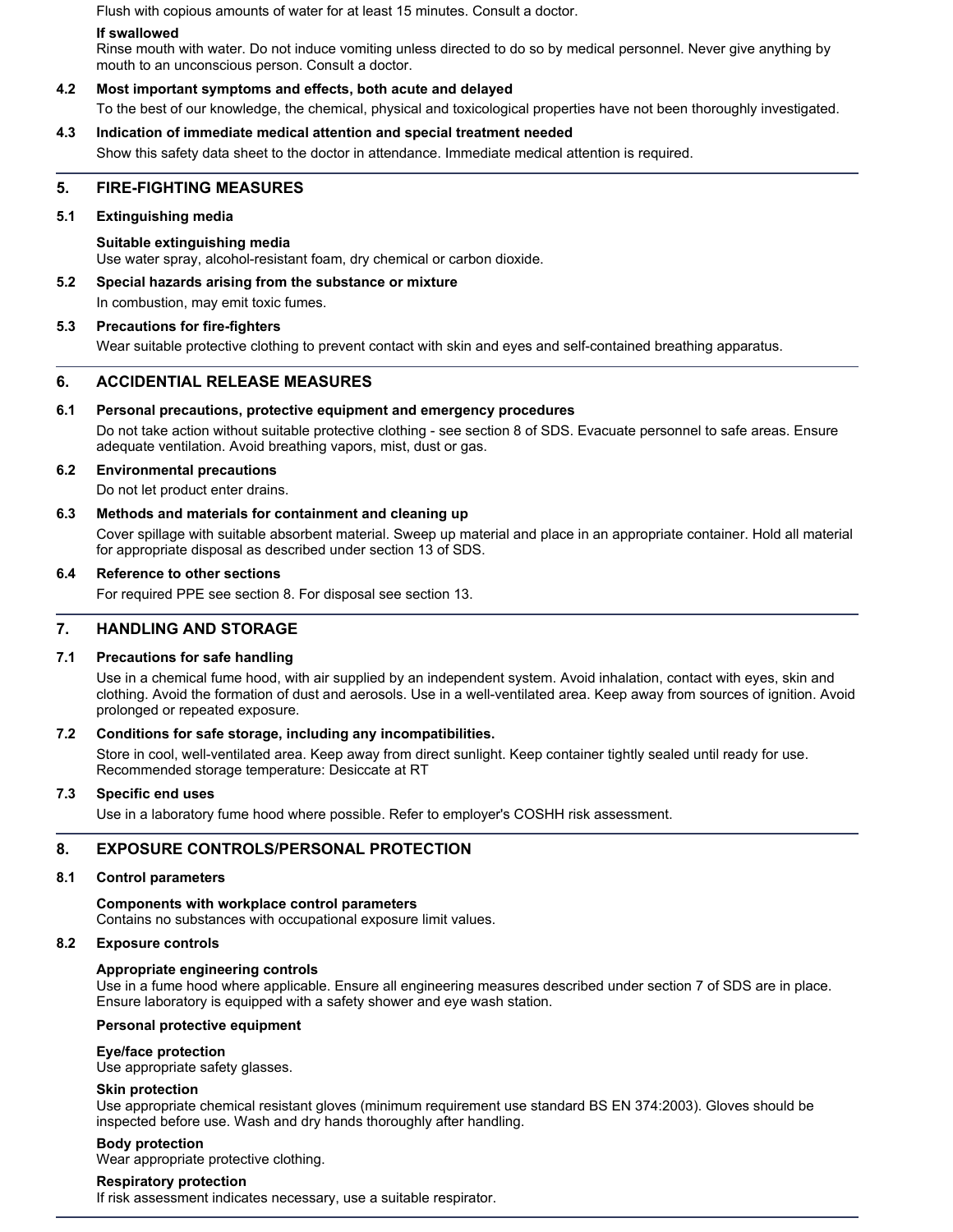# **9. PHYSICAL AND CHEMICAL PROPERTIES**

# **9.1 Information on basic physical and chemical properties**

| Appearance                                        | White solid       | Vapor pressure              | No data available        |
|---------------------------------------------------|-------------------|-----------------------------|--------------------------|
| Odor                                              | No data available | Vapor density               | No data available        |
| Odor threshold                                    | No data available | Relative density            | No data available        |
| рH                                                | No data available | Solubility(ies)             | Soluble to 75 mM in DMSO |
| Melting / freezing point                          | No data available | Partition coefficient       | No data available        |
| Boiling point / range                             | No data available | Auto-ignition temperature   | No data available        |
| Flash point                                       | No data available | Decomposition temperature   | No data available        |
| Evaporation rate                                  | No data available | Viscosity                   | No data available        |
| Flammability (solid, gas)                         | No data available | <b>Explosive properties</b> | No data available        |
| Upper / lower flammability or<br>explosive limits | No data available | Oxidising properties        | No data available        |

# **9.2 Other safety information**

No data available

# **10. STABILITY AND REACTIVITY**

# **10.1 Reactivity**

Stable under recommended transport or storage conditions.

# **10.2 Chemical stability**

Stable under recommended storage conditions.

# **10.3 Possibility of hazardous reactions**

Hazardous reactions will not occur under normal transport or storage conditions. Decomposition may occur on exposure to conditions or materials listed below.

# **10.4 Conditions to avoid**

Heat, moisture.

# **10.5 Incompatible materials**

Strong acids/alkalis, strong oxidising/reducing agents.

# **10.6 Hazardous decomposition products**

In combustion may emit toxic fumes. No known decomposition information.

# **11. TOXICOLOGICAL INFORMATION**

# **11.1 Information on toxicological effects**

### **Acute Toxicity**

ORL-RAT LD50: >5gm/kg; IPR-RAT LD50: 380mg/kg; SCU-RAT LD50: >5gm/kg; ORL-MUS LD50: 2935mg/kg; IPR-MUS LD50: 247mg/kg; SCU-MUS LD50: 4087mg/kg; ORL-DOG LD50: >1gm/kg

# **Skin corrosion/irritation**

Classified based on available data

#### **Serious eye damage/irritation** Classified based on available data

**Respiratory or skin sensitization** Classified based on available data

# **Germ cell mutagenicity**

Classified based on available data

**Carcinogenicity** Classified based on available data

**Reproductive toxicity** Classified based on available data

**Specific target organ toxicity - single exposure** Classified based on available data

#### **Specific target organ toxicity - repeated exposure** Classified based on available data

**Aspiration hazard**

Classified based on available data

# **Symptoms / Routes of exposure**

- Inhalation: There may be shortness of breath with a burning sensation in the throat. Exposure may cause coughing or wheezing. Absorption through the lungs can occur causing symptoms similar to those of ingestion. There may be shortness of breath.
- Ingestion: There may be soreness and redness of the mouth and throat. Nausea and stomach pain may occur. Blood may be vomited. There may be vomiting and diarrhea.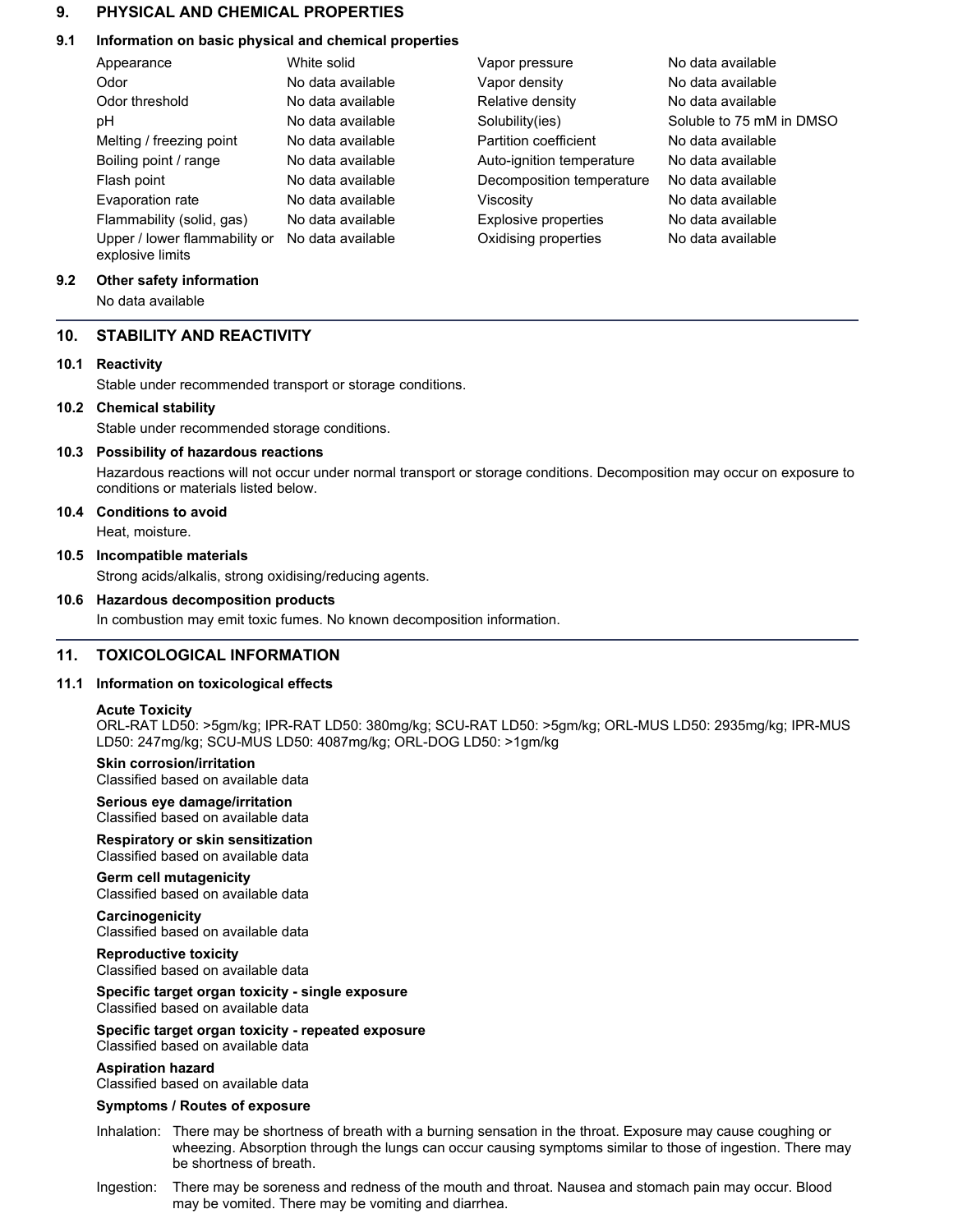- Skin: Irritation or pain may occur at the site of contact. There may be redness or whiteness of the skin in the area of exposure. Absorption through the skin may be harmful.
- Eyes: There may be pain and redness. The vision may become blurred. The eyes may water profusely. Absorption through the eye may cause effects similar to skin contact and/or ingestion.

Delayed / Immediate Effects: Immediate effects can be expected after short-term exposure.

### **Additional Information**

RTECS No: TK8044000

Exposure may cause irritaiton of eyes, mucous membranes, upper respiratory tract and skin. To the best of our knowledge, the chemical, physical and toxicological properties have not been fully investigated

# **12. ECOLOGICAL INFORMATION**

# **12.1 Toxicity**

No data available

- **12.2 Persistence and degradability** No data available
- **12.3 Bioaccumlative potential** No data available

### **12.4 Mobility in soil** No data available

- **12.5 Results of PBT and vPvB assessment**
	- No data available

**12.6 Other adverse effects**

No data available

# **13. DISPOSAL CONSIDERATIONS**

### **13.1 Waste treatment methods**

### **Product**

Transfer to a suitable container and arrange for collection by specialized disposal company in accordance with National legislation.

### **Contaminated packaging**

Dispose of in a regulated landfill site or other method for hazardous or toxic wastes in accordance with National legislation.

# **14. TRANSPORT INFORMATION**

Classified according to the criteria of the UN Model Regulations as reflected in the IMDG Code, ADR, RID and IATA.

# **14.1 UN-Number**

Does not meet the criteria for classification as hazardous for transport.

# **14.2 UN proper shipping name**

Does not meet the criteria for classification as hazardous for transport.

# **14.3 Transport hazard class(es)**

Does not meet the criteria for classification as hazardous for transport.

# **14.4 Packaging group**

Does not meet the criteria for classification as hazardous for transport.

### **14.5 Environmental hazards**

This product is not classified as environmentally hazardous according to the UN Model Regulations, nor a marine pollutant according to the IMDG Code.

### **14.6 Special precautions for users**

No data available

# **15. REGULATORY INFORMATION**

This safety datasheet complies with the requirements of Regulation (EC) No. 453/2010.

# **15.1 Safety, health and environmental regulations/legislation specific for the substance or mixture**

No data available **California Proposition 65**

# Not applicable

# **15.2 Chemical safety assessment**

A Chemical Safety Assessment has not been made for this product.

# **16. OTHER INFORMATION**